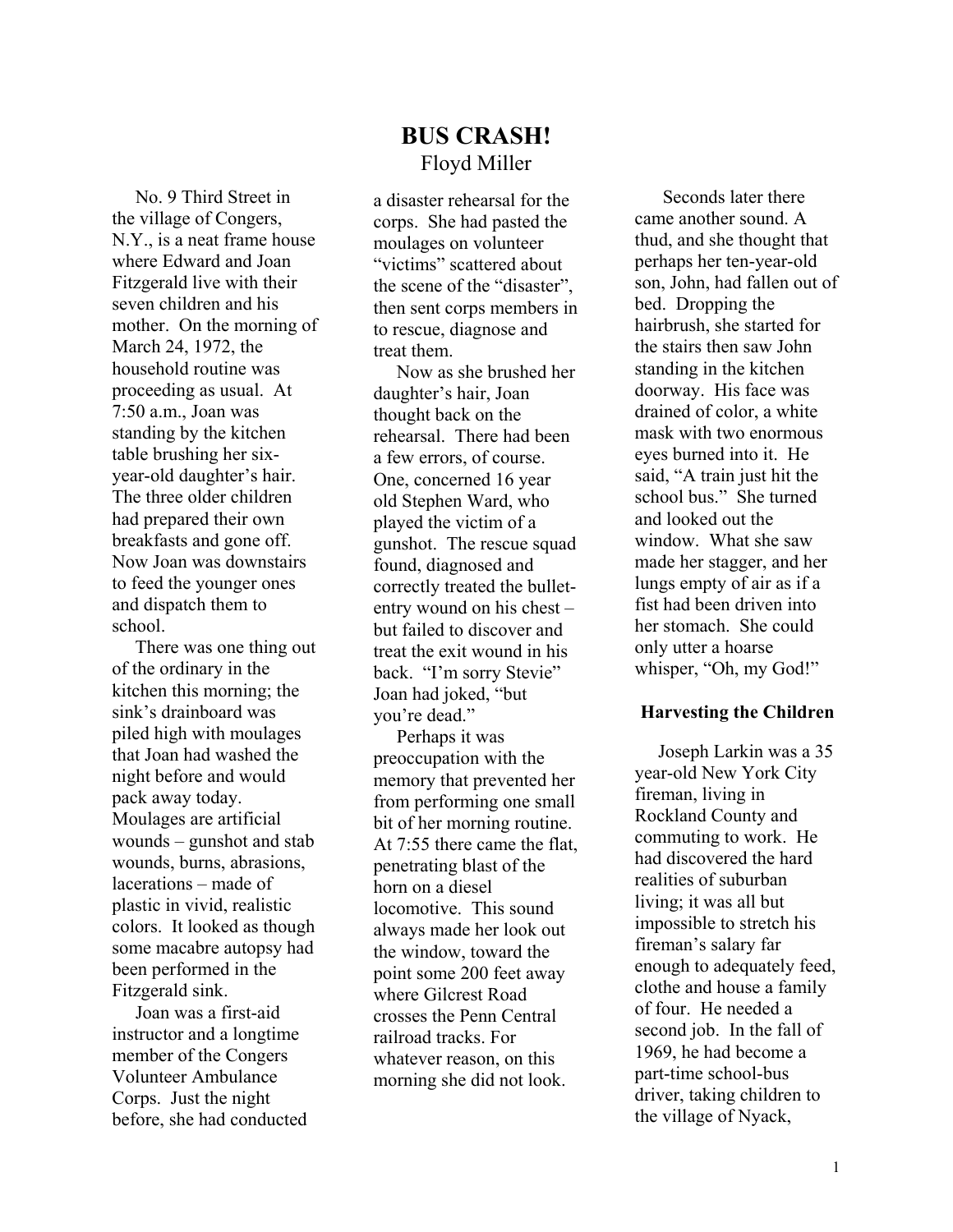where the area high school was located.

 On that morning, which had started so routinely in the Fitzgerald household, Larkin drove from his home to the school-bus parking lot in Congers. He entered the big yellow bus, no. 596, checked the brakes and the flashing red warning lights that festooned the vehicle, then headed for the Valley Cottage neighborhood he served.

 Minutes later he was weaving his way through streets lined with comfortable homes, picking up clusters of students at designated stops. At the corner of Gateway and Russet stood Barbara Trunz. Barbara had recently tried out for the lead in a school play, and the result would be announced this afternoon. With butterflies in her stomach, she had managed only a glass of orange juice for breakfast. Her mother, a former television actress, understood completely. At the door, as Barbara left she called softly, "Chin up."

 Barbara entered the bus and walked toward the rear, taking an aisle seat three rows from the back.

 One of the next to board was Stephen Ward, his parents'only child. Always a quiet boy, this year he had come to the decision that he wanted to attend the U.S. Military Academy at West Point,

some 25 miles up the Hudson River from his home. He composed letters to Vice President Agnew and to the two New York Senators, asking that they consider him for an appointment. And he set doggedly to work improving his grades. He had been a borderline student in math, but his marks climbed until this last semester he had made a 92 average. Boarding the bus, he took a window seat on the right side on the sixth row.

 The Macaylo brothers, 14-year-old Clifford and 18-year-old Richard, got on soon afterward. Clifford found a seat near the front while his brother continued down the aisle to a vacant place next to Ward. Stephen had told Richard about his dream of attending West Point. Some of his friends might laugh at such an ambition, but not Richard, who was himself an outstanding student. Now as the Macaylo boy joined him, Stephen began to relate his misadventure of the night before when he had been "shot dead" during the ambulance corps's disaster rehearsal.

 Coming aboard at the next stop were the Mauterer brothers, 16 year-old David and 14 year-old Robert. David sat near the front, but his younger brother walked back until he found a seat in the middle of the bus,

just in front of Stephen Ward and Richard Macaylo, and across from one of his heroes, James McGuiness. "Muggsy" McGuiness played varsity football, lacrosse and hockey. A stocky boy, he was not a natural athlete, but few were so dedicated. "Muggsy" looks like a walking fireplug, commented one of his coaches. "But he gives 100 percent."

 When Teresa McNeely climbed aboard, she walked toward the rear of the bus, where she stood next to Barbara Trunz. She wanted to talk to her friend – but also she wanted to display a new pair of slacks she was wearing.

 Teresa's mother and stepfather, Alice and Tom Martin, were old-fashioned in their ideas about dress and, in spite of Teresa's protests, did not approve of jeans or slacks for school wear except in bad weather. Alice Martin was a nurse, a member of the IV (intravenous) staff at nearby Nyack Hospital, and this morning as she was getting ready to go to work, she caught a glimpse of Teresa passing her hall door, clad in slacks. She opened her mouth to call her daughter back but a glance at the clock told her that to do so would make the girl miss her bus. She weighed the priorities of time and duty – and did nothing , resolving only to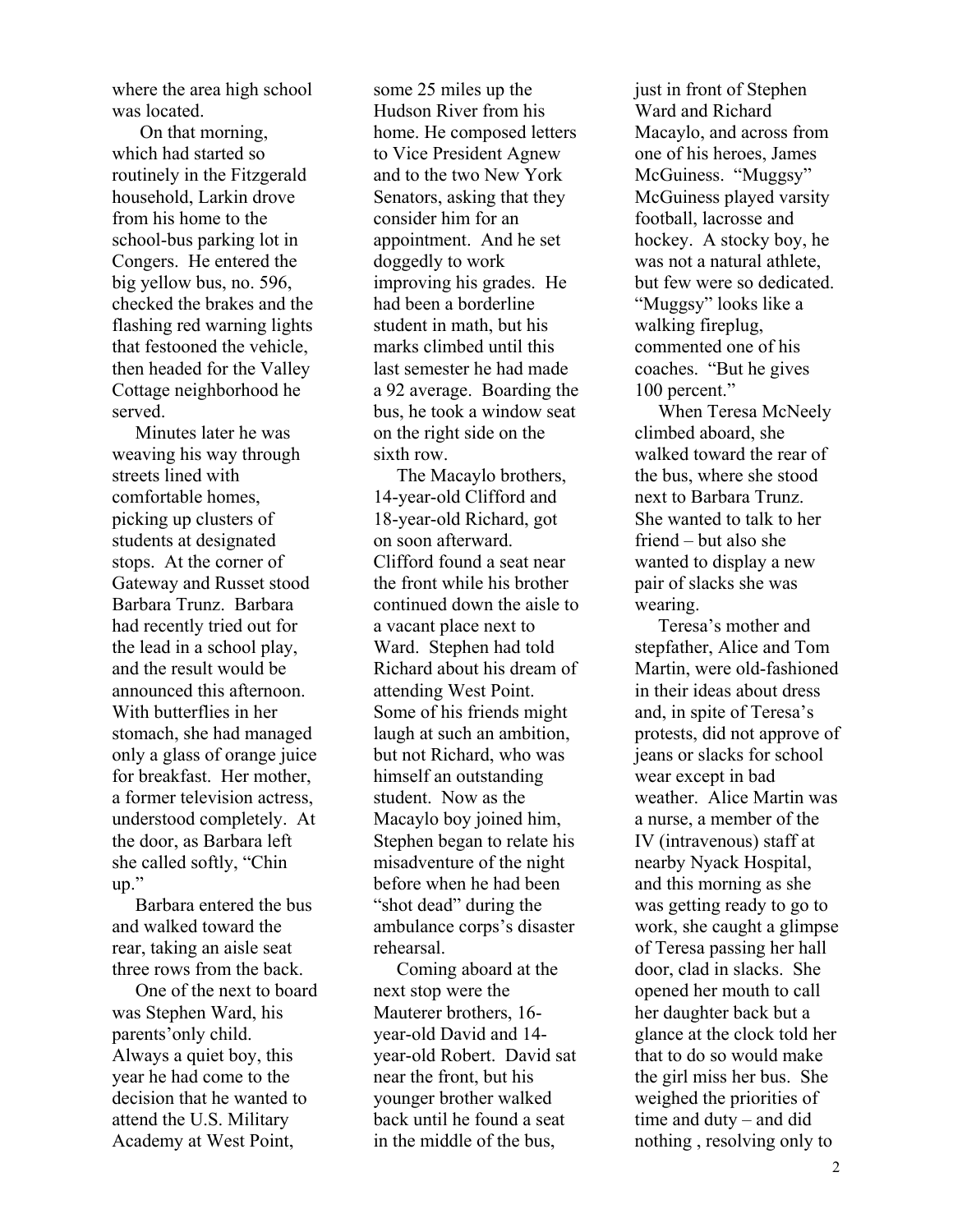speak to Teresa about it later.

 Driver Larkin worked his way through Valley Cottage, harvesting children, until the bus was full to overflowing. In all, it contained 48 passengers: 31 boys and 17 girls, seven of them standees.

 They started down Gilcrest Road on the final leg to Nyack High School. Normally the bus did not come this way, but construction work on a new sewer system had forced a detour in recent days. The road here descended gently to the tracks of the Penn Central railroad. There was no gate, no watchman, no electric warning lights or bell. Only a round sign with the traditional X and RR, and above it an octagonal sign bearing the word STOP stood at the track. South of the crossing a stand of trees partially blocked the view, but on this March day the trees were leafless. Through the bare branches, several of the students saw a train coming.

#### **A Banshee Howl**

 Penn Central, train no. 2653 had been made up in the Weehawken, N.J. marshalling yards the night before. There were three giant diesel locomotives and 73 freight cars. The train crew arrived at 5 a.m., performed routine checks of the brakes, and

then proceeded to North Bergen, where they picked up ten additional freight cars.

 The run northward was uneventful until they arrived at control point 22 in West Nyack. Here they discovered a signal malfunction, the light kept turning from yellow to green to yellow. The train stopped and engineer Charles Carpenter radiotelephoned New York to report the condition. The dispatcher assured him the track ahead was clear and told him to proceed. In an upgrade, the three diesels strained and thundered to pick up the speed lost by the stop. At a point just south of Congers, the train, all 4000 tons of it, was moving at 25 m.p.h.

 At 7:54 the lead engine came abreast of a whistling post, which meant that a road crossing lay 1500 feet ahead and procedure 14-L was in force. Under this regulation, the engineer sounds two long blasts, a short and another long on the horn. The warning was made.

 Just beyond the whistling post the tracks curve to the left, and as the train rounded the bend the three men in the cab – engineer Carpenter, fireman George Gray and brakeman John Carey, had an unobstructed view of the Gilcrest Road crossing. Visibility was good. The

track ahead was straight and clear.

 Fireman Gray, seated on the left side of the cab, saw a distant flash of yellow – the bus. It was several hundred feet from the railroad crossing, plenty of space in which to halt. Still, Gray was worried. He always felt uneasy when school buses approached the tracks on which his train was riding. All of the men in the cab of the train had now spotted the bus and all had their eyes fixed on it, expecting it to slow at any moment. Seconds passed and each man tensed his right-leg muscles, as if his own foot was riding that distant brake pedal. Opposite the approaching bus, on the other side of the crossing, a garbage truck, driven by William Muccio, had halted. Muccio, too, watched transfixed as the bus descended the hill. Then instinctively he brought his fist down on the horn. The howl was joined by a banshee cry from the train.

 In the caboose, conductor Joseph Libertucci kept a routine watch on the long line of swaying freight cars stretching ahead and, one by one, disappearing behind the stand of trees to the left. Suddenly the radio speaker came alive, and he heard engineer Carpenter's frantic voice from the cab far ahead, cry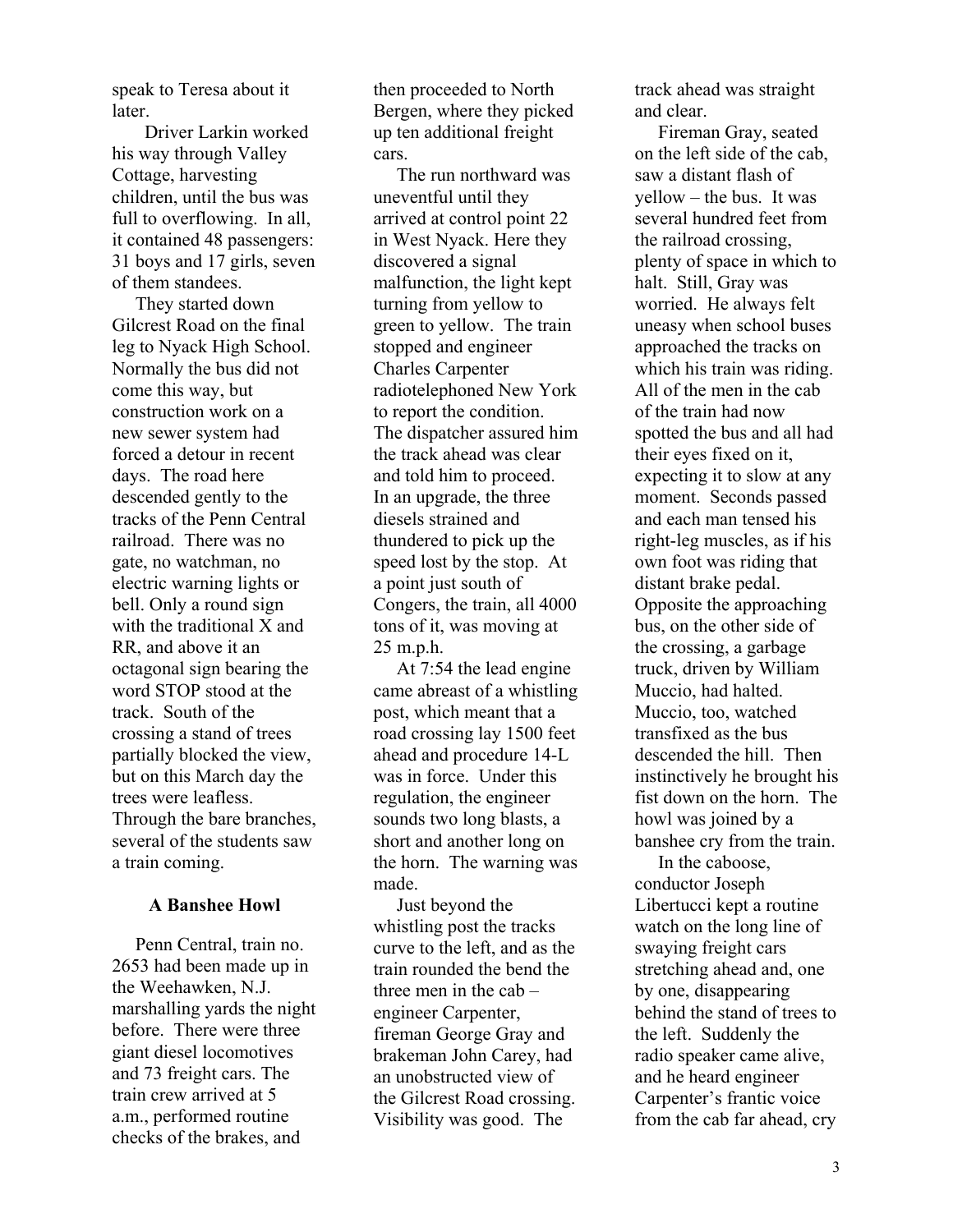out the warning of disaster: "Mayday! Mayday!"

 At that moment the train was "dumped" as the engineer pulled the emergency brake that locked the wheels. There was a scream of metal, then a clatter as the strungout train began to contract. But the momentum of 4000 tons could not be stopped at once, and the great diesel engine thundered into the crossing.

 Fireman Gray, hypnotized with horror, watched the hurtling bus enter the crossing at the same moment. Forever etched on his mind's eye is a row of faces framed in the bus windows – some with mouths open on silent screams, others with hands extended in pitiful hope of fending off the monster now upon them.

#### **"Don't Panic!"**

 The engine caught the bus just behind its center point with the force and the sound of a bomb exploding. Like a giant blade, the locomotive jaggedly sheared off the rear half of the bus and flipped it onto its top near the crossing, spilling passengers and seats in the roadway. The rest of the bus, from row 6 forward, caved in under the impact and wrapped itself, as though made of flimsy foil, around the engine's blunt nose. Then, ripping and

crumpling, the tangled mass of steel screeched 1000 feet farther down the track, the diesel's front still firmly encased in the bus.

 Along the entire 1000 feet, broken bodies covered the right-of-way. A strange snowstorm filled the air-thousands of bits of paper, torn from texts and notebooks, homework that would never receive a grade-settled slowly over the bodies. At last the train halted and there was silence.

 In the kitchen window overlooking this scene were the whitened faces of Joan Fitzgerald, ten-yearold John and six-year-old Eileen. Joan had her arms around her children, but there was no protecting them from this sight. "The bus didn't stop". John kept repeating. "The bus didn't stop."

 The disaster rehearsal Joan had conducted the night before seemed to have little relationship to the reality now before her. The moulages on her drainboard had produced no such feelings of helplessness and outrage as now flooded through her. How could such a thing happen?

 She grabbed a phone and dialed the police. "A train has hit a school bus on Gilcrest Road!" she yelled into the receiver. "We'll need ambulances, a lot of them. And a fire company."

 Then she threw on a topcoat, grabbed a bag of first aid equipment and dashed out of the house. She felt as if lead weights were attached to her feet. She was running as fast as she could yet her progress seemed to be measured in inches.

 At last she arrived at the crossing, where the rear half of the bus lay. There had been 21 children in this half and, of that number, two were on their feet. A boy and a girl walked in tight little circles, around and around, their faces totally void of expression.

 "Sit down," Joan said to them. "Sit on the ground and don't move until I can get to you!" The youngster obeyed.

 Her problem was one of priorities. Which child demanded immediate attention and which could be safely postponed? She came upon a boy who had been thrown from the bus with such velocity that his head was half-buried in the ground. She knelt and clawed the dirt away from his face so that he might breathe more easily. She felt for the pulse in his neck, and found it strong. He could wait.

 Sprawled nearby was the still form of a boy whose leg had been severed below the knee. She scrambled to him. When she reached his side she discovered that, though the leg was grotesquely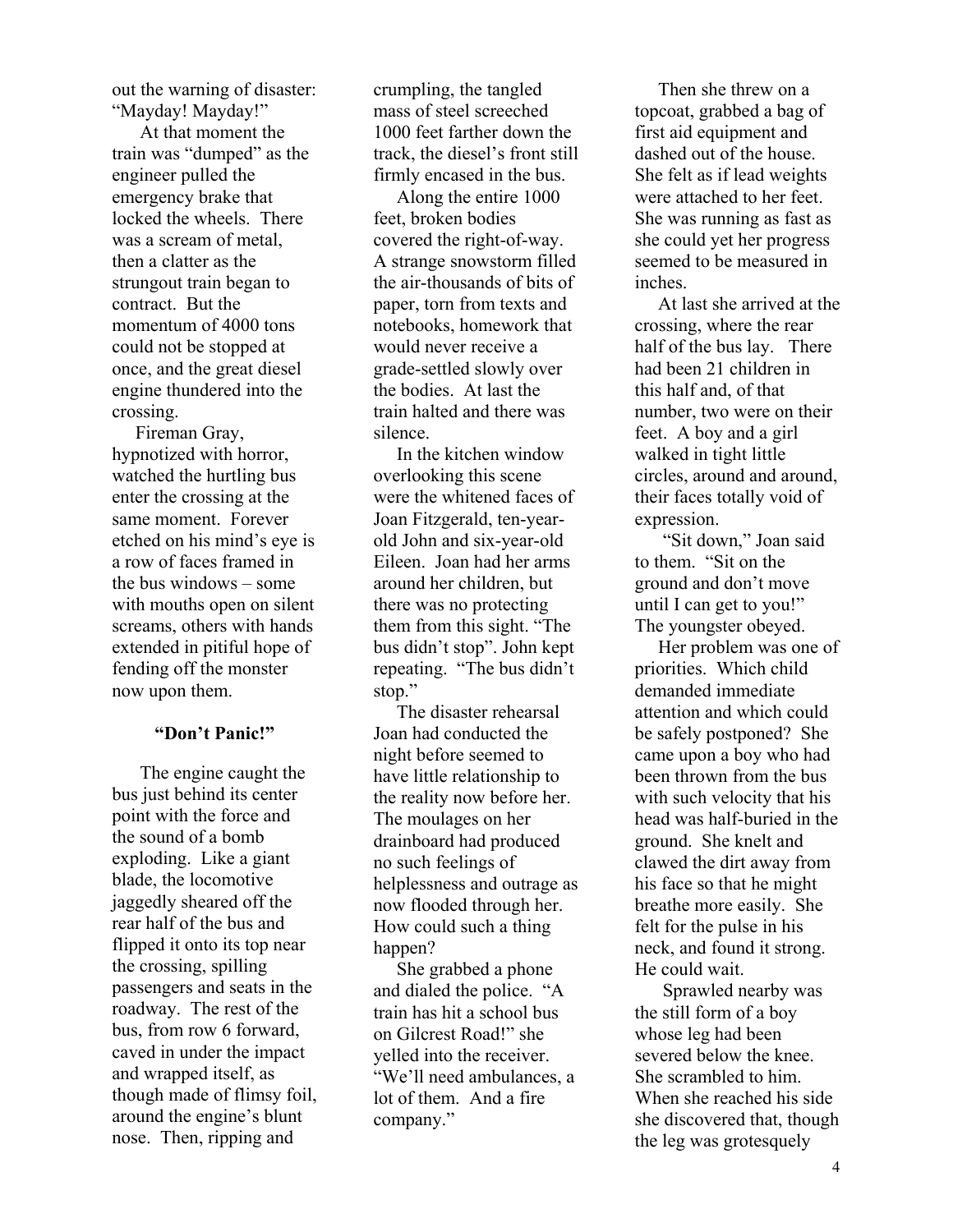twisted back, with jagged ends of broken bone exposed, the foot and ankle were still attached by some calf muscles and tendons. She applied a tourniquet to stop his blood from draining out.

 As she moved among the children, Joan had the impression she was watching a poorly put together movie in which disjointed scenes flashed briefly on the screen. Suddenly a policeman appeared between two of the freight cars. When he saw the carnage, his face drained of color. Hoarsely he shouted to no one in particular, "Don't panic! Don't panic!"

 William Muccio, whose garbage truck had stopped for the train, appeared beside Joan, tears streaming down his face. "What can I do!" he begged. "What can I do?"

 Next she saw two men wearing business suits running toward her. "Cover some of the children with your coats!" she shouted at them. Instantly, they obeyed. About this time her husband arrived. The three men worked along with Joan.

 Sirens could be heard now, as several ambulances came up Gilcrest Road from the east and halted by the train. Maggie Kuehne, a volunteer with the Nyack Community Ambulance Corps, climbed between

the freight cars as the policeman had done and jumped from the railroad coupling to the ground. With her arms full of first aid equipment, she landed awkwardly and grimaced with pain. As she would discover later, she had dislocated a vertebra in her neck. Though in great pain, she continued working over the children.

 Between the flashing scenes, Joan Fitzgerald moved from child to child, letting her hands bandage and splint automatically, as if by reflex. She knew two of the children but if she saw them, she didn't recognize them-her senses retreated from the horror of the scene. Nearby lay the crumpled body of Stephen Ward; the boy on whom she had pasted the bullet wound moulages the night before, the boy whom she had jokingly pronounced dead. He was still alive, his pulse was thin and weak.

#### **"This Hellish Day"**

 As Dr. Saul Freedman, chief of the NYC Hospital Medical Emergency Service, pulled into his parking space, a nurse came running out with the news of the accident. "Get Judy and Lillian and come with me," Freedman directed.

 With three nurses and first aid equipment in his car, he headed for Gilcrest Road, arriving at 8:15.

Dr. Freedman had been a captain in the Navy's medical corps during World War II, but the thousands of battle casualties he had seen did not affect him quite the way these children did.

 "I've seen bravery in battle," he said later, "but none more than here. There was no crying or wailing. Children with smashed pelvises, all but severed limbs, lacerated faces, torn abdomens, concussions, broken backs – they all waited with stoic patience until we could get to them."

 One girl, Mary Jane LiPuma, had been sitting in the sixth row of the bus, opposite the point of impact. "She had a partial amputation of one leg below the knee," Dr. Freedman recalls, "and she was covered with blood from lacerations. Yet when I knelt beside her she managed to say, "I'm all right. Please take care of my friend."

 Also on the scene was Dr. Frederick Zugibe, the Rockland County medical examiner. In his job he had seen countless accidents, yet what he found here shook him. He remarked, "I have seven children of my own, and it was as if they were sprawled there beside the tracks. It was difficult not to weep.

 After the Congers ambulance arrived and she had done as much as she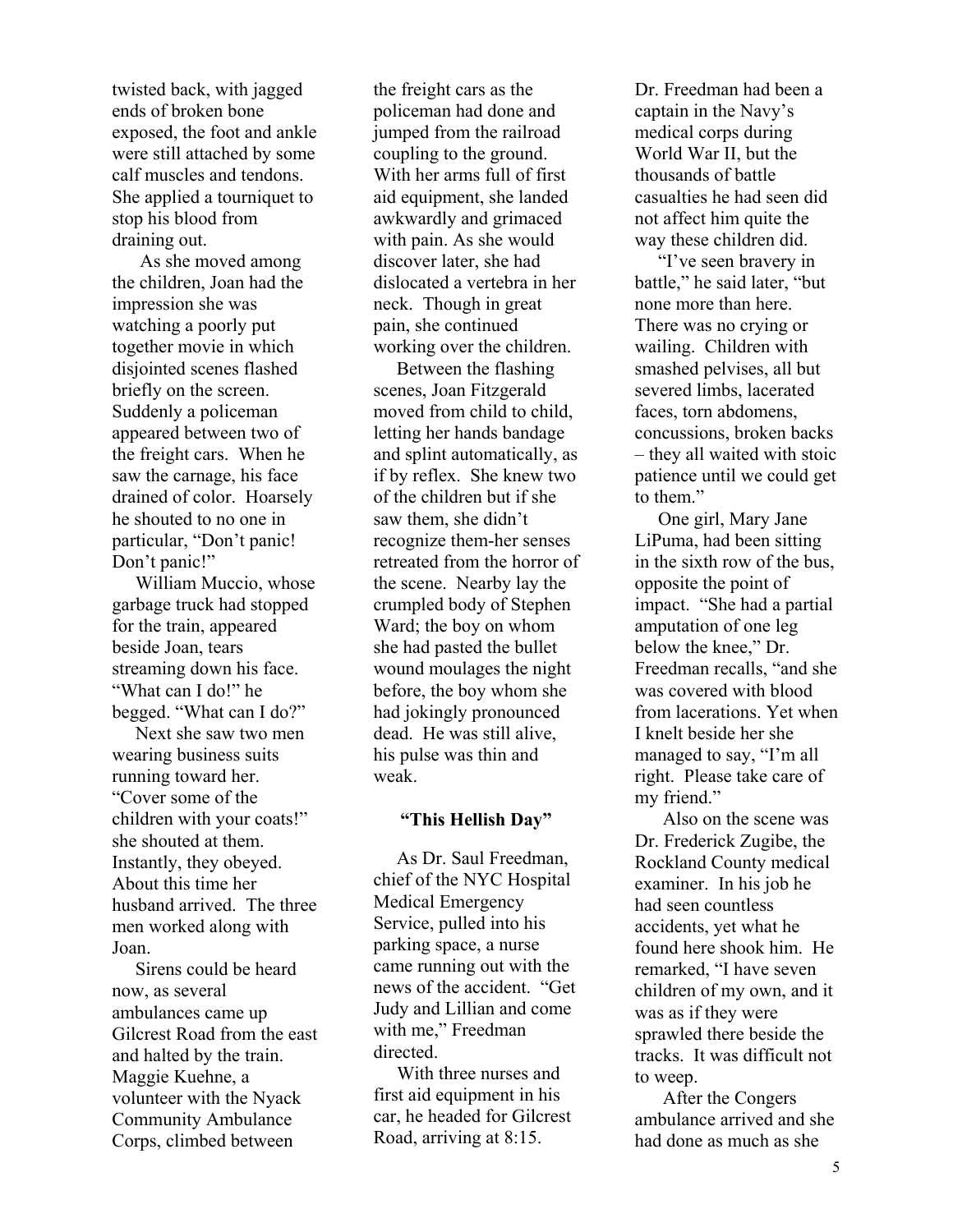could for the children on that side of the tracks, Joan Fitzgerald walked to the front of the train, where the forward half of the bus was still impaled on the engine. In the driver's seat sat John Larkin, intermittently incoherent and as yet unattended. From time to time he would ask, "Was anybody hurt?", no one answered him.

 It was determined that Larkin had a spinal injury and a "spine board" was ordered brought from one of the ambulances. His limp body was handed down from the wreckage, strapped to the spine board and taken to a waiting ambulance.

 Now came a new horror. Between the flattened bus and the diesel locomotive, the rescuers discovered the body of a boy. The mystery of how, in that second of impact, he could have been ejected from the bus and dropped between the bus and train would never be solved. An ambulance corpsman climbed up on the wreckage and worked his way close enough to touch the boy.

 "He's alive! He's alive!" he shouted back. What could be done? It was beyond the strength of the men to separate the welded metals of bus and locomotive, and an acetylene torch would ignite spilled gasoline. Miraculously, a tractor backhoe now appeared. A

steel cable was swiftly linked to the body of the bus, and the tractor growled and backed off tightening the cable. The twisted steel of the bus groaned, trembled and, with a metallic cry, came loose. Rescuers stepped into the widening gap and found not one boy but two! Gently they were lifted down, placed in ambulances and rushed to the hospital. Both survived.

 By 9:15, the last of the living had been removed. There were, however, two bodies beneath the train. That was how death had come for John McGuiness, the star athlete, and Richard Macaylo, the star student. They were removed by Dr. Zugibe and his assistant, and taken away for autopsies. A third boy, Robert Mauterer, was dead on arrival at the hospital. Three families thus far.

 Their jobs done for the moment, Dr. Zugibe and Joan Fitzgerald accepted mugs of coffee brought by neighbors. The doctor studied Joan for a moment, the said, "How do you feel about this bus driver? I noticed that you backed off when he was taken away."

 I couldn't bring myself to help him," Joan confessed. "I'm ashamed of myself, but there it is." "Try to look at it this way," Zugibe advised. "He's a man who made a terrible mistake, but he

will punish himself more than you ever can. He'll live with this hellish day for the rest of his life. So will his wife and children." This dialogue, in essence, would be repeated many times by many people in the days ahead.

#### **Boy A and Girl B**

 Stunned by the calamity, Nyack and its neighboring towns of Congers and Valley Cottage reacted swiftly, drawing together, pooling resources to meet the common crisis.

At 8:02 a.m., at the Nyack Hospital, the Disaster Plan was put into effect, the first time it had been used for an accident of this magnitude. All department heads were notified, from the director of pathology to the maintenance and food services. All off-duty nurses were summoned, with special emphasis on emergency and intensive care personnel.

 A small community hospital such as Nyack's depends heavily on nonpaid volunteers. The director of this department was soon on the telephone summoning her Pink Ladies (adults) and Candy Stripers (teenagers) to augment the staff of 35 that would normally report for duty.

 There was one enormous piece of good fortune: a new six-story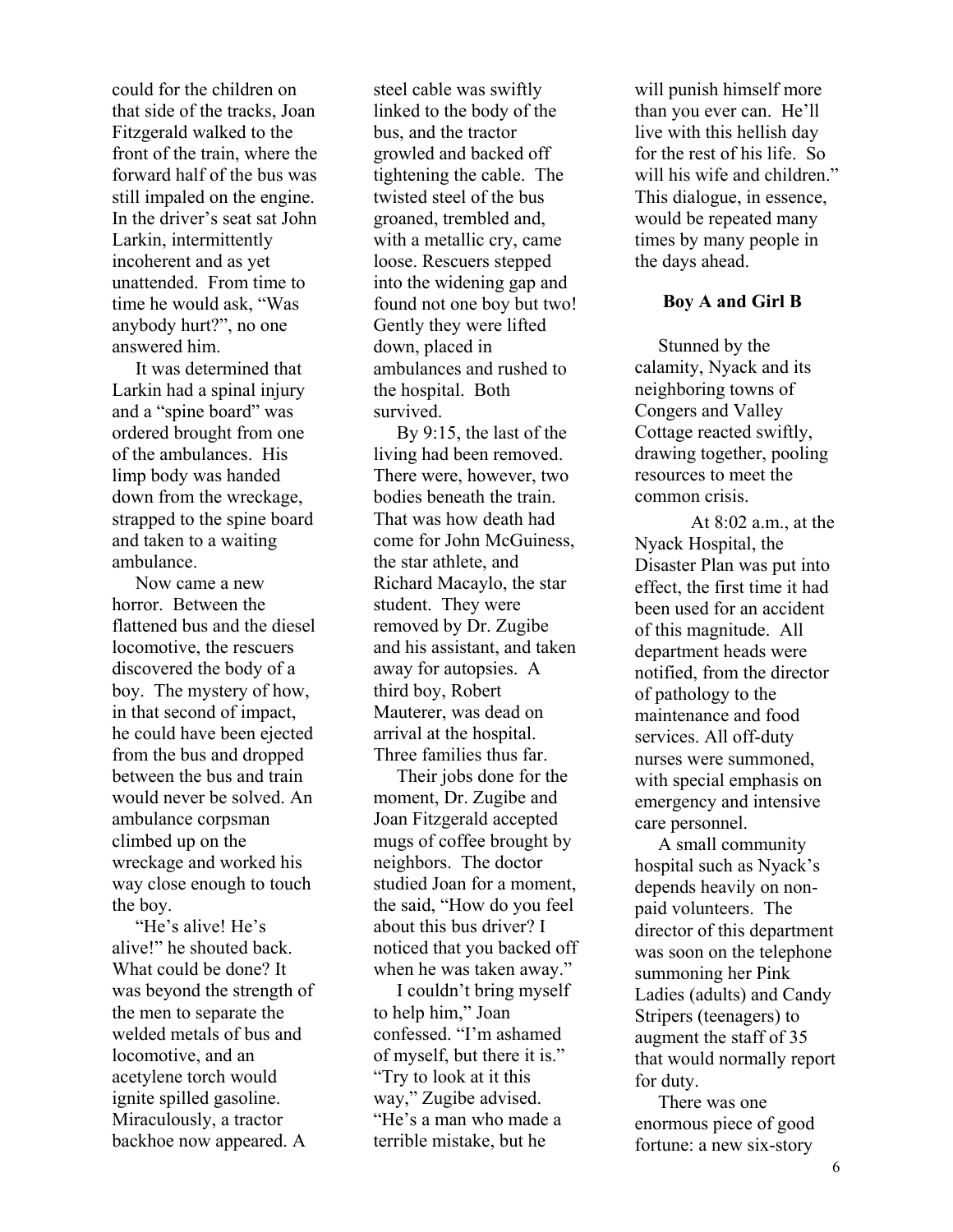wing had just been completed. It added 140 new beds and brought the total of operating rooms to nine. One of these was now in use, but all other surgery was cancelled.

Chief surgeon Dr. Herbert Sperling heard the first news bulletin of the crash on his car radio. He drove immediately to the hospital and gave instructions to summon all physicians in all specialties; cardiology, gastroenterology, hematology, neurosurgery, orthopedics, anesthesiology and plastic surgery. He cancelled all regularly scheduled surgery. Meanwhile, the director of radiology ordered the cancellation of all scheduled work in the eight X-ray rooms.

 At 8:30, the first of the injured students arrived at the hospital. As each was admitted, he received a tetanus shot and an intravenous nurse drew a blood sample in case a transfusion would be needed. Then Dr. Sperling made preliminary diagnoses before sending the child to radiology for x-rays or, in extreme cases, direct to surgery.

 When the first child arrived, however, a problem of identification developed. Few carried wallets or purses, and those who did had lost them in the maelstrom of the collision. Moreover, most were unconscious or so disoriented that they could not answer questions. Who were they?

 They were identified for the time being, by marking letters of the alphabet on their foreheads, and all the medical records that accompanied them through the hospital carried the anonymous A, B, C label, until parents or schoolmates or someone could give them back their names.

 By 8:45 there was a continuous caravan of surgical carts bringing young patients down from emergency to the radiological department, where eight technicians and four radiologists, many of them not scheduled for work that day, were on duty. A General Electric technician who had just completed the installation of one of the machines stayed on to assist in the darkroom.

 As each X-ray film was exposed it was rushed off for immediate development. Seated in the viewing room all that morning and reading the films was Dr. Frank Dain, who noted each diagnosis – "loss of teeth…fractured nasal bones…partial amputation left leg below knee…compression of 7-8-  $9<sup>th</sup>$  thoracic vertebrae, fractured skull…"

 Dain attached each written diagnosis to the film and stuck both on the corridor wall with surgical tape. From there they were taken by an operating room nurse into surgery, where they were matched with the letters drawn on the foreheads of the still figures stretched out on the operating tables.

 At the switchboard, Marge Krupinski watched the incoming lines light up as doctors and nurses throughout the area called to offer their services. Then came ordinary citizens volunteering help. "I'm a grandmother," said one, "and an experienced baby-sitter. Perhaps I could help some family that has small children at home." A housewife called, offering to make beds or to "push stretchers."

 The New York press called again and again with increasing impatience. When told that the names of the dead and injured were not yet known, they did not believe it.

 Most difficult were the calls from frantic parents. One father called long distance from Maryland wanting to know if his son had been on the bus. Marge Krupinski put his call on hold for 20 minutes while she ran through the offices and corridors searching for someone who might know the answer. At last she was able to report back to the father, his son had been on the bus and was injured. The father took the next plane home.

 Telephone operator Fay Smith had a special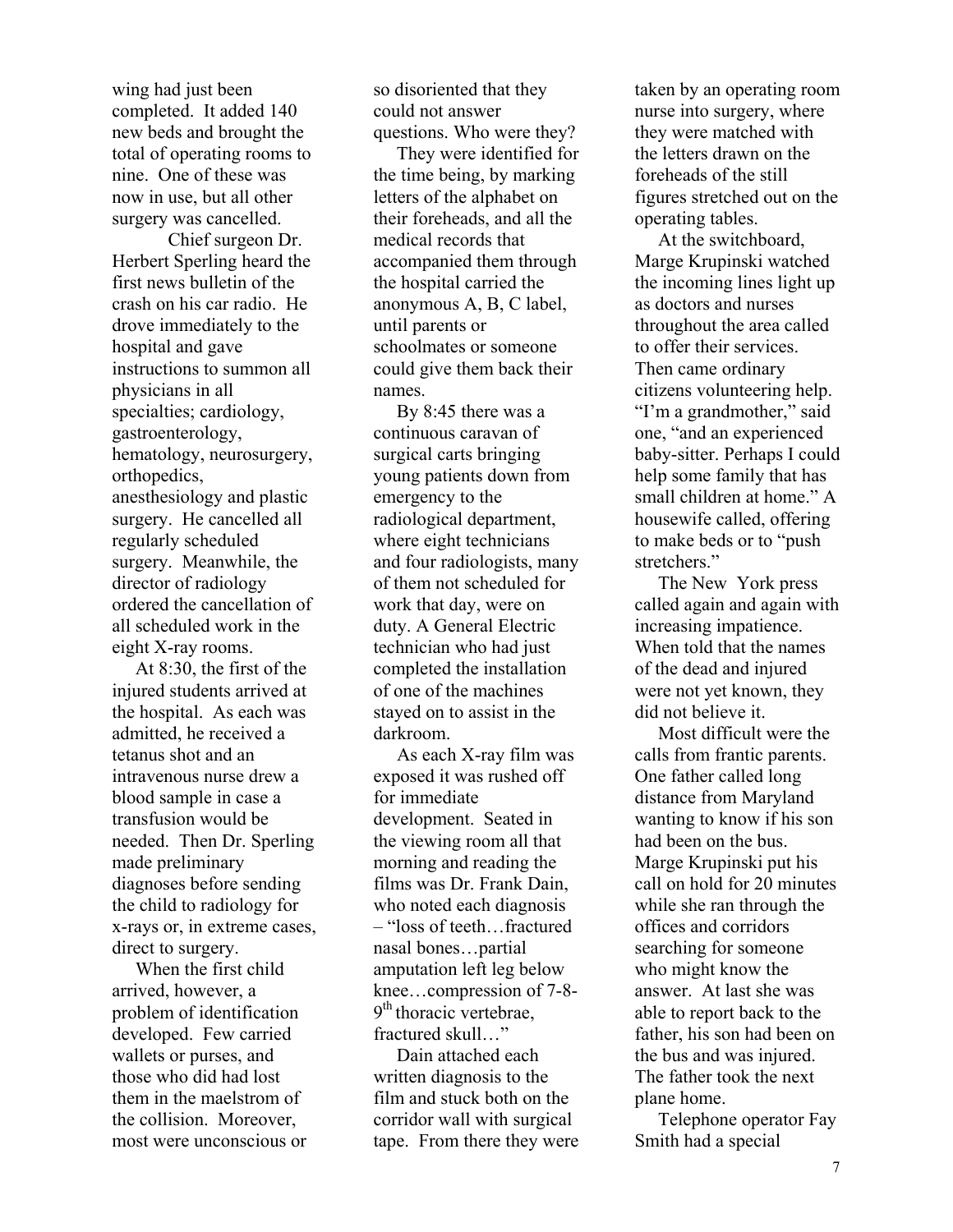relationship with the McGuiness family. One evening a year ago, Fay's older daughter had gone for an auto ride with her best friend, Carol McGuiness, and there had been an accident. Fay's daughter died. The two families, brought together by their pain, had remained close ever since.

 Now, Jim McGuiness's familiar voice come on the line asking Fay if there was any news about young Jimmy. "No news has come up yet, Jim. I'll call you back the minute I hear anything" Thirty minutes later Jimmy's mother called: Fay, this is Peggy, I'm sorry to bother you again…." Her voice trailed off.

 By now the company had sent a chief operator to relieve the staff, a supervisor to handle any unforeseen problems and a repairman to stand by incase there were mechanical difficulties. The phone company was also installing eight direct dial phones for the free and unlimited use of parents. Fay left the switchboard and sought out a doctor. "Put on a surgical gown and go through the operating rooms," he said. "Maybe you can identify him"

Wearing one of the wrinkled green garments, Fay began a tour of the hospital, peering down into face after face as she repeated, "Jimmy

McGuiness….has anyone seen Jimmy McGuiness?" It became a prayer, but it brought no response. Jimmy McGuiness was not in the hospital. There was only one other place he could be – the morgue.

# **It was awful, Mama!**

 Tom Martin, Teresa McNeely's stepfather, owns a real estate appraisal firm and was working on a project for a Rockland County park. At 8:05, at his desk, he heard the alarm summoning volunteer fireman. He paused, pencil poised. He was a volunteer but was not required to answer calls, and the park job was important. He decided not to respond, but even as he made the decision the pencil fell from his fingers and he found himself running.

 At the fire station a lieutenant was directing volunteers who were loading all stretchers available onto the equipment truck. "What happened?" Tom asked.

 "Train hit a school bus," came the reply. "Bodies all over the place. Gilcrest Road."

 That was the route taken by Teresa's bus! The truck roared down the highway while Tom clung desperately to the handrail. It was the wildest ride he had ever experienced. Long before they reached

the accident, they found the highway choked with traffic, so they turned off the road and jolted down the railroad right-of-way.

 Tom saw a chaotic scene – 14 emergency vehicles from three fire companies and six ambulance corps were already there, parked helter-skelter on the tracks and the roads and in fields. Bodies of children were being pulled from the wreckage, treated on the ground or loaded into the ambulances. He saw a nurse at work in a blooddrenched uniform.

 Within seconds he was propelled into the scene. He distributed stretchers, and helped unload generators that could produce power for metal cutting tools.

 Teresa was in the back of his mind, but he could not abandon his job to search for her. Once, when he almost stumbled over the face down body of a girl, his heart rose into his throat. But it was not Teresa. He began to tell himself that Teresa had not been on this bus – and he repeated it, over and over, until it became a litany.

 When Teresa's mother arrived at her desk at the hospital, she found a hastily scribbled note: "Alice, go to the emergency room." She hung up her coat and walked briskly to the rear of the building.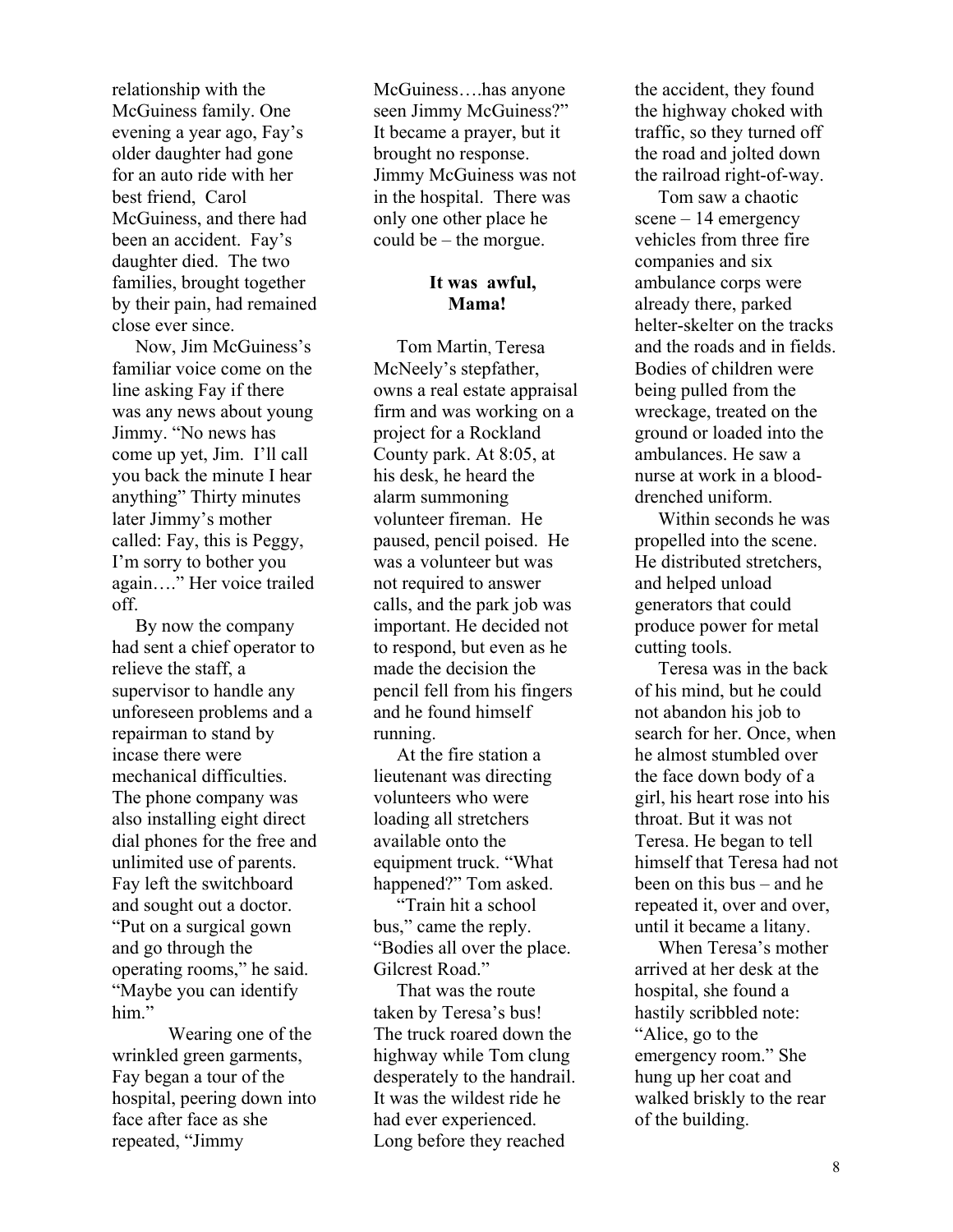On the way another nurse told her about the bus crash. Alice felt a flicker of fear, but she banished it. Coming to work, she had followed the regular route taken by Teresa's bus, and had seen no accident. She did not know that the bus had taken a detour. She walked faster, in spite of herself. As she came down the corridor leading to the emergency room, she saw a long row of empty stretchers, ready for use. Not in the three years that she has worked here had she seen such extensive preparations.

 Through the door from the emergency room came a stretcher containing a small, still figure, clad in slacks. Alice began to run.

"Teresa!" her mother called. "Oh, my God, Teresa."

 Three members of the ambulance crew were clustered about the stretcher, but Alice swept them aside and leaned over her child. Gravel was embedded in her lacerated face and scalp. Her eyes opened briefly, and a whisper came from bloodcaked lips: "Mama." "It's all right, baby. It's all right."

 Dr. Sperling examined Teresa, then put his arm around Alice's shoulders. "I doubt there are internal injuries," he said. "We'll send her to X-ray at once. Would you like to go along?"

 Alice guided her daughter through the X-ray rooms, then upstairs where she supervised her transfer to bed.

 "It was awful, Mama, awful. The train came right down on us" Teresa began to tremble.

 "Hush, darling. Try to go to sleep."

 The sedatives were beginning to work and the young girl said drowsily, "I'm all right, Mama. Go help the others."

 Alice Martin kissed her daughter tenderly on the forehead and left the room. She was more fortunate than the other parents. She had work to do.

#### **An Intimacy of Fear**

 By 8:45 the hospital's main lobby was teaming with people. The emergency plan had not foreseen an invasion of close to 100 distraught parents, grandparents brothers and sisters. Although kept off surgical and recovery floors, they could not be told to go home; they had a right to be as near their children as possible.

 To clear the congestion, hospital administrator Russell Drumm moved them to a large meeting room on the ground floor near the cafeteria and arranged to have them supplied with coffee and sandwiches round-theclock. Ordinarily used for conferences, the room was

furnished with chairs and tables. It was secluded from the bustle of the lobby and main halls. Here the parents huddled together in the new intimacy of fear.

 Nyack priests, ministers and rabbis arrived to offer support and comfort. Father Donald Whelan of St. Ann's Roman Catholic Church had been at breakfast in the rectory when a call came from the hospital switchboard. Living but five blocks away, he was in the emergency room when the first of the injured arrived. To those he knew were Catholic, he gave last rites. To the others, he gave conditional last rites. Then after the last child had passed through the emergency room, he went to the meeting room to join the parents.

 For the rest of that morning he was the parents' emissary to the upper floors. As the children were slowly being identified, it was usually Father Whelan who brought the news. When a child left surgery, Father Whelan appeared at the doctor's elbow to beg information for the parents. He is a soft spoken, enduring sort of man. When the news he brought was bad, he didn't unload the full burden of it on the parents but shared the weight with them.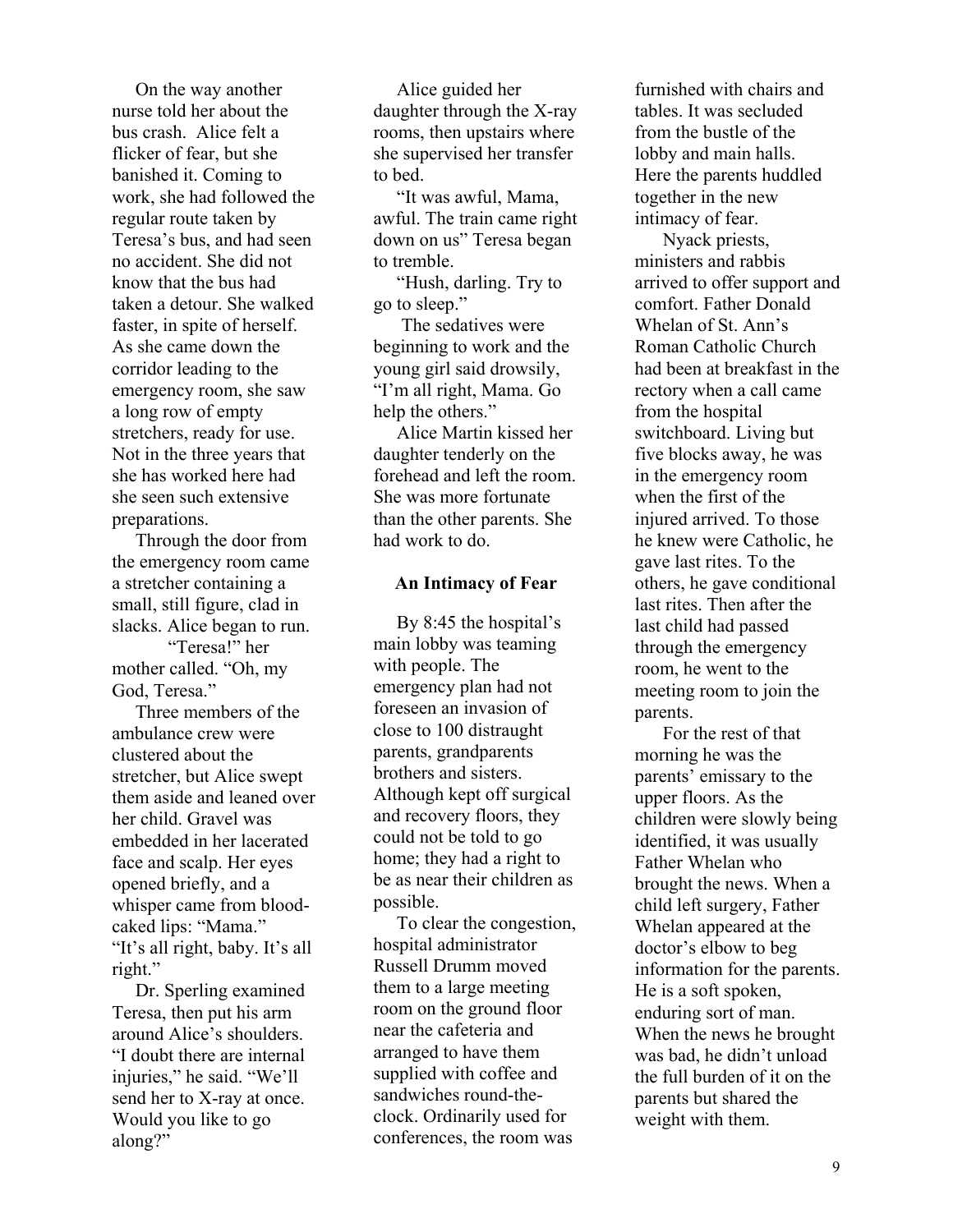Each time he entered the meeting room, all talk stopped and the parents looked at him with pleading eyes. Many thought they would welcome any news – surely nothing could be worse than the racking suspense of not knowing. But each time he returned they shrank within themselves, protecting their ignorance and their hope.

 On one of his trips the priest walked slowly through the crowd to stop, finally, in front of Jean Moran. She blanched, and reached for a friend's arm to steady herself. "I just saw Claudia," the priest said softly. "She's alive."

 "Thank God," Jean Moran whispered, and let out a shuddering breath. But her relief lasted only a moment. "How badly is she hurt?"

 "Some internal injuries. They're not sure of the extent, but nothing that can't be repaired. You can see her for a few minutes now before she goes into surgery."

 The mother started for the door, but after a few steps she paused and looked back. The priest gave her a reassuring smile. "I'll come with you," he said, and took her by the arm.

 There was bravery and consideration in that room. No parent asked special attention over the others. And all shared the news,

good and bad. As one later described it: "When a neighbor learned his child had only minor injuries, we all rejoiced. And when one was told his child was on the critical list, we all felt the knife in our hearts. It was as if we all had 45 children of our own."

 As news of the accident spread, parents from all over the district began frantically calling the high school to make certain their children were safe in class. Teachers attempted to hold regular classes, but the constant interruptions were not conducive to study. And in each room one or more empty seats grimly attested to the accident.

 One boy was summoned to the front office where his father waited; he insisted on meeting his son face to face before he would believe him safe. Upon seeing the boy uninjured, he broke into tears. The youth returned to class, shaken, "I never saw my dad cry before," he said.

#### **Operating Room 5**

 Within 38 minutes of the accident all the injured had been removed from the scene. One hour after the first arrival at the hospital, 45 children and one adult had been admitted, examined and were in

beds, radiology or operating rooms. By noon some 300 X-ray pictures had been taken, at least 25 transfusions of blood plasma and fibrinogen (a blood protein) given, and 17 major surgical procedures performed.

 Pediatricians assisted anesthesiologists, ophthalmologists sutured for orthopedists, neurologists sutured for urologists, plastic surgeons sponged for dental surgeons. "The doctors were simply wonderful," a parent later remarked. "They not only took care of our children but us too. I don't know exactly what the Hippocratic Oath says, but that day we saw it in action."

 In short, they did what had to be done. And sometimes they performed what seemed to be miracles.

 In operating room 5 lay a slender, dark-haired youngster of 14 who wore on his forehead the marking 'D. Unconscious'. He has sustained a blow on his head, a fracture of the right collarbone, a broken left leg, and in many parts of his body there was hemorrhaging: But it was his right leg that now concerned a team of surgeons headed by Dr. Eric Rothschild. It was about to be amputated.

 His real name was David Fleetham. He had been sitting by the window in row 7, just behind the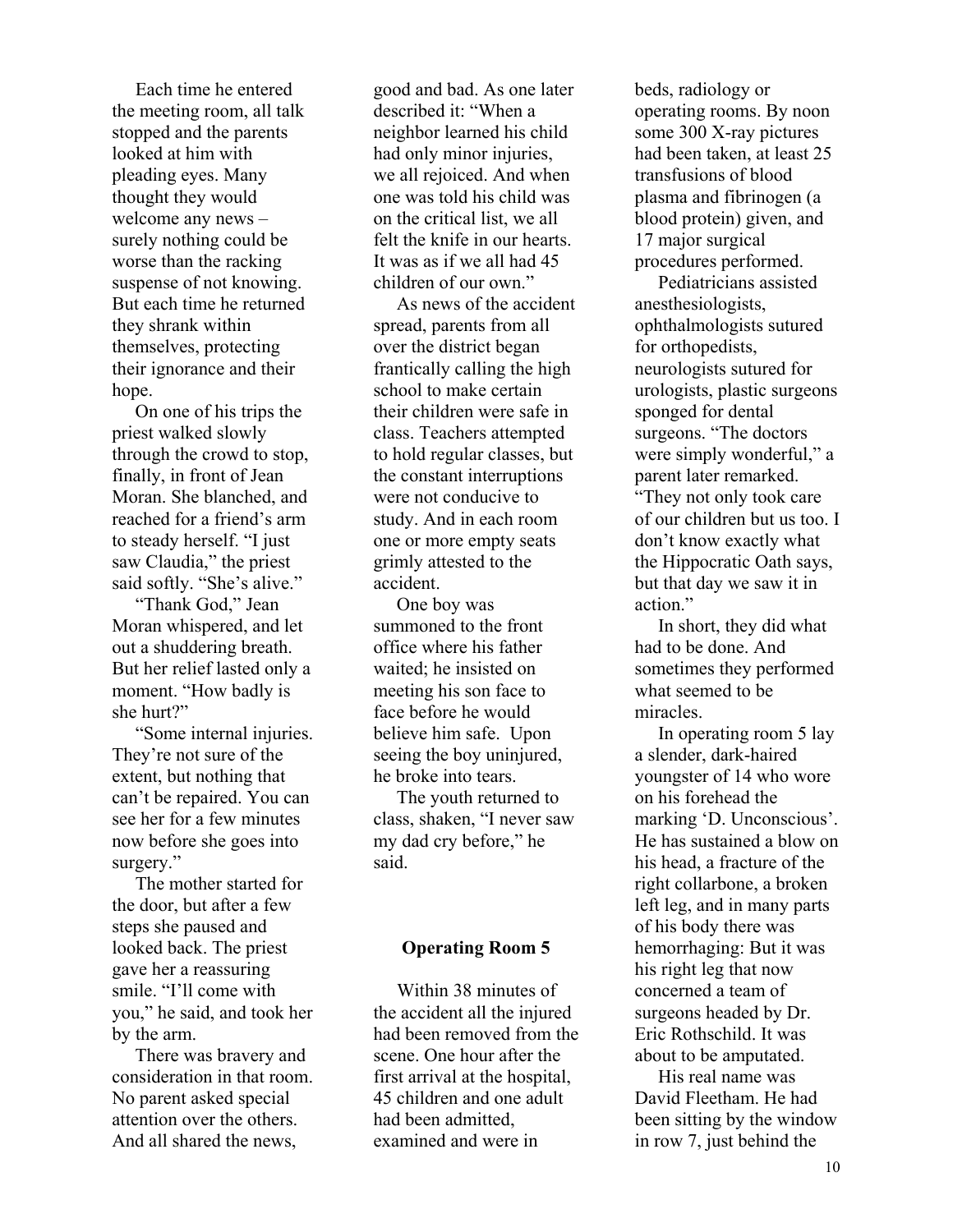point where the bus was cleft in two. In the right leg both major bones had been severed at midshank between knee and ankle, and their jagged ends protruded through the flesh. The upper and lower half of the leg were still attached, but only by a few tendons and a lump of calf muscle. The foot was dead cold, having had no circulation in it for almost an hour.

 Surgeons do not lightly remove a leg and at some point during the preparations the doctors gathered around the operating table and changed their minds. There was still a chance the leg might be saved, they decided. So they found themselves undertaking the long and difficult task of setting the jagged bone ends, then suturing together muscles, tendons, nerves and arteries. This finally done, a cast was put on the leg and the patient wheeled to the intensive care unit.

 In the days hence, infection would set in. But it would be defeated and David's leg would be saved.

 Sometimes no miracles on earth could suffice. At 9:10 a.m. 17-year-old Joan Ferrara lay on a stretcher in the corridor. She was in traumatic shock, pale and shivering, her pulse rapid and thready, her blood pressure 80/20. She had severe lacerations of the

face, her cheek was laid open to reveal a bloodied jaw and missing teeth. Her eyes had been jolted out of alignment, causing double vision. But as with Boy D, it was her right leg that gave the doctors greatest concern. The foot and lower leg were crushed, the muscles macerated. This grotesquerie was attached to the rest of the leg by a half-inch strip of flesh.

 When wheeled into the operating room, specialists surrounded her. Headed by Nyack chief orthopedic surgeon Dr. Edward Leahey, the team included a neurosurgeon, dental surgeon, plastic surgeon, urologist and ophthalmologist. They went to work on her broken body, and in a series of operations (extending over a number of weeks) they did some truly miraculous things. Her check and jaw were repaired, from inside her mouth so no scars would show. But there was no saving her right foot; truly it was no longer a foot. The bit of connecting flesh was snipped.

#### **The Healing Process**

 Nyack and Valley Cottage awoke on Saturday morning, the  $25<sup>th</sup>$ , with an emotional hangover, feeling drugged. Parents, relatives and friends, hospital staff and volunteers – all had been

carried through the first day by a natural response to disaster, and by a sense of unreality in the face of it's enormity. On this bleak dawn the tragedy became real. Richard Macaylo, James McGuiness and Robert Mauterer were dead; Joan Ferrara had lost a leg and later Mary Jane LiPuma would lose one too. Eight children remained on the critical list.

 On Sunday there was an inter-faith memorial service in Valley Cottage's All Saints Episcopal Church. Some 500 mourners filled the church and spilled onto the lawn outside. Many were strangers. One woman from New Jersey explained, "When I heard the news I thanked God that my children were not involved. But then I found that I couldn't turn aside. These boys were in some way a part of me. I had to come here."

 The following day, Terrence Cardinal Cooke came from New York to conduct a reguiem mass for the three dead boys at St. Paul's Roman Catholic Church in Congers. The pallbearers were teen-age friend and classmates. That same Monday morning, 14-year-old Tom Grosse died at the hospital. He had been standing in the aisle of the bus at the point of impact. He never regained consciousness. A service for him was held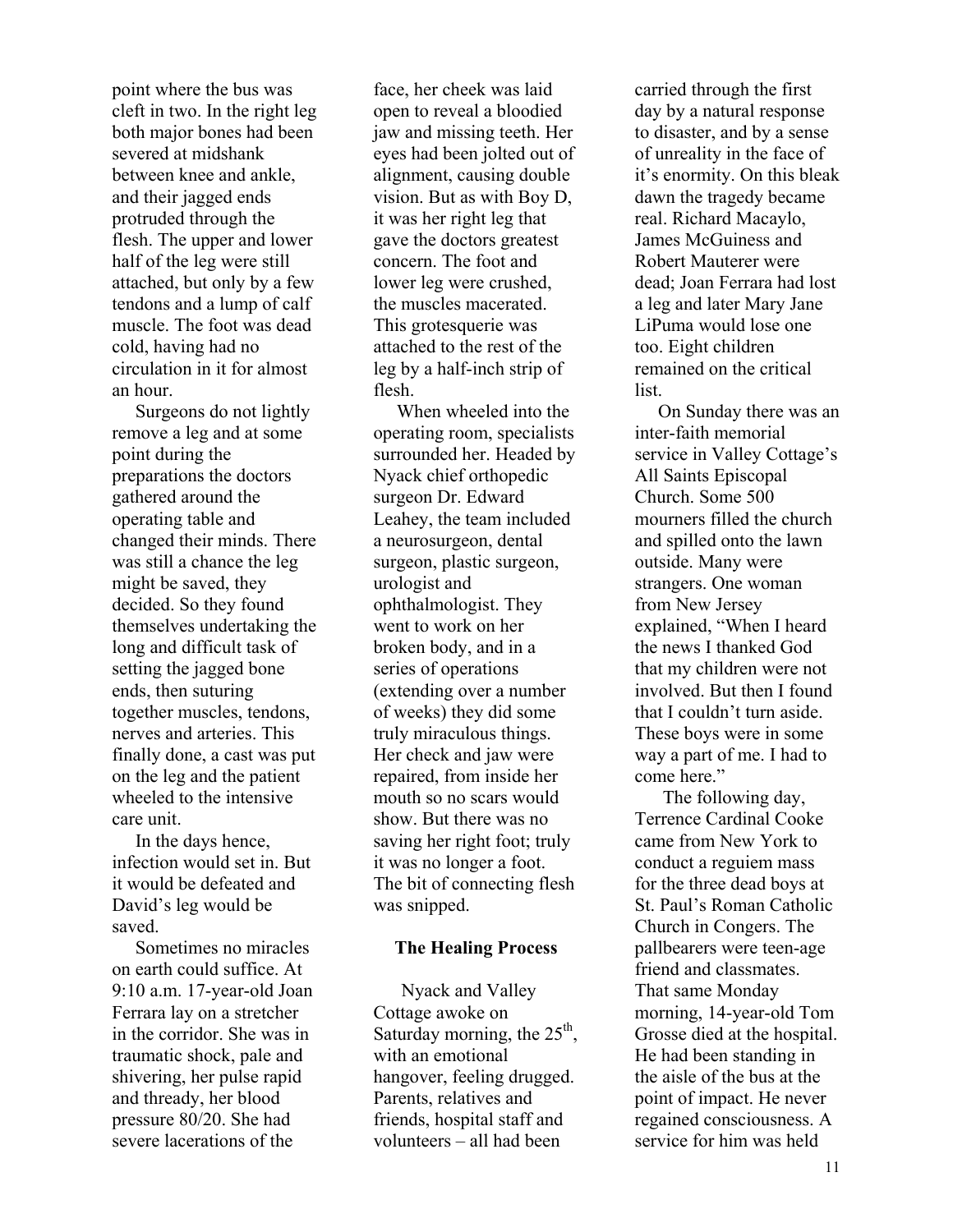Wednesday evening at the Germonds Presbyterian Church. This, too was attended by many parents of the injured and dead, all members of a new family created and held together by the bonds of loss and sorrow.

 Nor was this the end of the pain. On April 12, the critical list was again reduced, when Stephen Ward died.

 After six days in the hospital Joseph Larkin, the bus driver was to be discharged. His safety had been a constant concern. Twice the security men had moved him to keep the location of his room a secret. Perhaps the precautions were excessive, but a number of threatening letters addressed to "Killer Larkin" had arrived at the hospital. Even the floor nurses had initially felt hostility towards Larkin, but their attitude soon changed. One of the nurses explained, "He never rang for help of any kind. He had a fractured collarbone with some displacement and he must have been in pain, but one would never have known it. Whenever a nurse entered his room she would find him staring out the window, his face a mask. He answered any question put to him, but otherwise was mute."

 On March 30, Larkin was instructed to dress and remain in his room until someone came for him. He

obeyed, sitting there staring out at the landscape he had studied so intently for six days. Finally the door opened and a nurse came in, guiding a wheelchair. Without a word he sat in it and was pushed into the thronged hall.

 The safest, least conspicuous way to remove him was to act as if he were an ordinary patient being discharged in a routine manner. Guards had been placed at strategic points along his route through the halls, but they were careful to pretend no interest in the man wheeled past them.

 As Larkin entered the lobby, several people turned to study him. Over their faces played the light of recognition, swiftly dimmed by uncertainty. His picture had appeared in a local paper but the photograph, taken at a happier time, bore but fleeting resemblance to the haggard man in the wheelchair. Larkin had aged markedly during his stay in the hospital. He was 35 when he entered; he looked 45 when he left. At last he was through the front door and into a waiting car.

 On Friday, March 31, a giant two-motored Marine helicopter flew north from the U.S. Marine base in New River, N.C., hovered briefly over the athletic field of Nyack High School, then with a fierce

beating of the air settled to the earth. Out stepped LT. Vladimir Oksevski, the pilot Capt. William Holls and 24 enlisted men that had flown here to donate blood to the accident victims.

 Lt. Oksevski, a refugee from Yugoslavia, had once lived in Congers. "When I heard about the crash," he said, "I knew I had to do something to help those people from my hometown."

 Then the Marines marched across the street to the hospital, where they gave their blood and visited the injured.

 The desire to help, to be a part of the healing process, ran through all segments of the community. Children from the Monsey Jewish Center began canvassing door to door to collect money for the victims and their families. Nyack and Congers high school students and a Catholic Youth Organization group did the same. Merchants and local government offices set up "donation jars" on their premises. Athletic contests were held, with proceeds going to the families. Many sent contributions direct to the hospital - \$3000 arrived the first weekend.

 As the press and television spread news of the growing fund, checks began to come in from all over the nation. One envelope contained a brief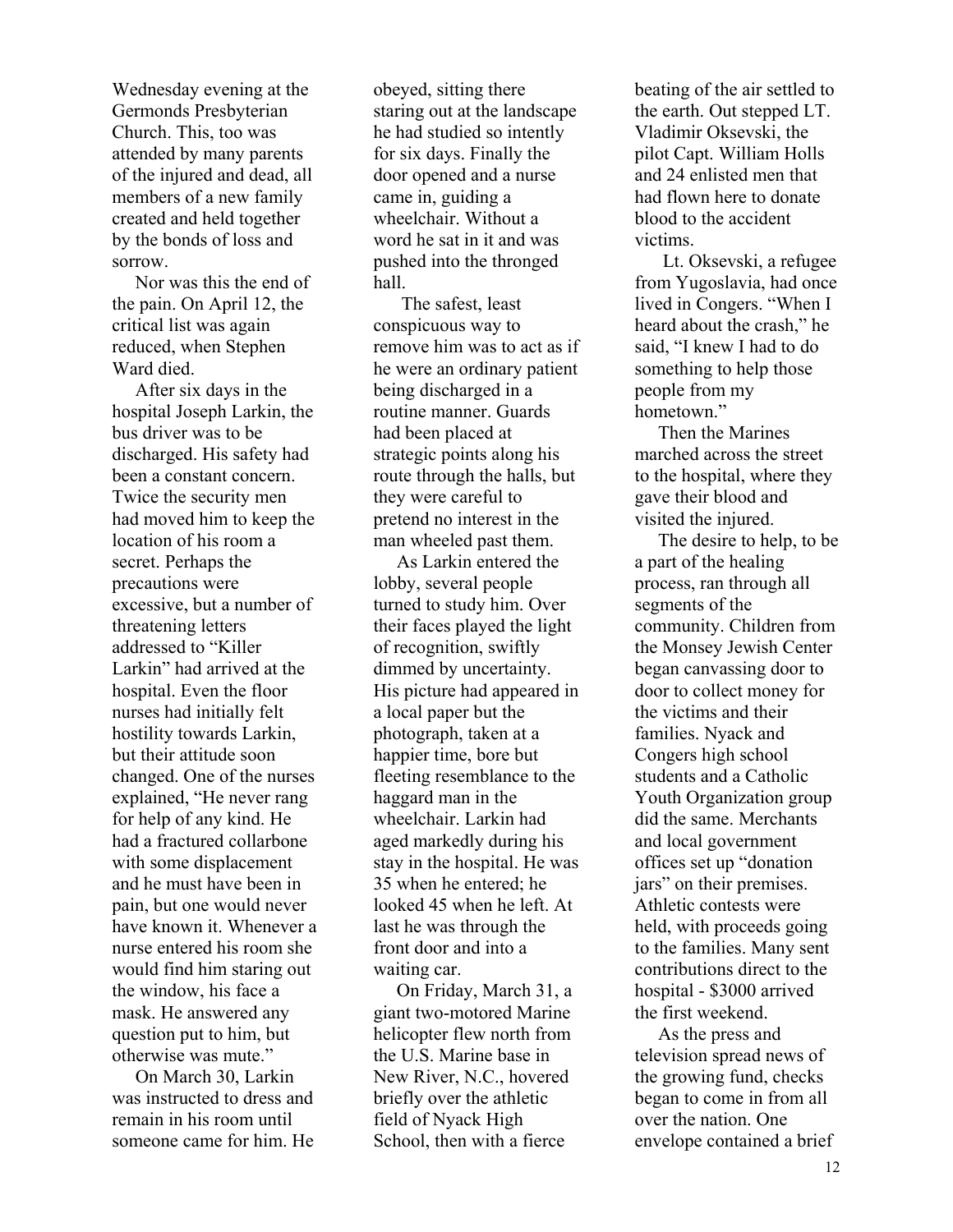but touching note, along with some crumpled bills that added up to \$50. It was from a prisoner in a southern jail.

 Donations soon reached \$70,000 and the fund became an official charity, registering with New York State. An "Instant Help Committee" was appointed and authorized to disperse money to the parents upon the presentation of any accident related bills, including the hiring of baby-sitters, housekeepers and tutors. Whatever problems these families faced, worry about immediate medical bills would not be among them.

#### **Reason Why**

 As the first shock waves that swept over the country began to subside, there arose some angry questions. How could such a thing happen? What had gone wrong? The community had always believed that the big yellow school buses represented the safest possible transportation for its' children. Yet the unthinkable has happened. Why?

 Out of the various hearings and inquests emerged some appalling facts and figures. For one thing, the crossing at Gilcrest Road had no gates, no warning lights, no bell, only the RR and stop sign. A year before, a petition had been

circulated in the neighborhood asking the railroad to install at least a flashing light and bell that would be activated by an approaching train. But nothing happened. The Penn Central declared that warning lights or gates were unnecessary on a "single railroad track where trains can approach from only one direction at a time."

 The grim truth was that, as of last summer, there were 2400 crossings in New York State without gates or electrical warning signals of any kind. The Penn Central and the state are currently installing signals at the rate of 30 a year, which means the job will be completed by 2052.

 In 1971 in New York State, there were 906 school bus accidents, resulting in eight deaths and 402 injuries. Nationwide, there were 47,000 school bus accidents with 170 deaths and 5600 injuries. Unless drastic steps are taken, this toll can only mount. In 1971, 290,000 buses carried 20 million students a day. Each year sees another 500,000 students loaded into buses.

 The big yellow buses are simply not as safe as they may appear. While passenger-car design has been frequently changed over the past few years in an effort to provide more safety for the occupants, comparable concern has

not been shown for school children. Equipment failure and poor design are contributing factors in many school bus injuries.

 In January 1972, the New Jersey Department of Education sponsored a symposium on Safety I School Buses, to which many experts came. It reported: Tests revealed severe safety deficiencies in present passenger seating. School bus seats improperly anchored, tend to rip out of the floor during an accident. Seat backs are of insufficient height, causing whiplash injuries during a collision from the rear, and severe head and torso damage occurs when passengers are flung ahead in a frontend collision. Padding of seat backs, bars and other exposed objects – long required in automobiles – is ignored in school buses. Nor are the buses equipped with seat belts.

 Part of the carnage at Gilcrest Road resulted from the bodies of students slamming against seat backs, bars and stanchions. Many of the seats ripped loose from the floor to become deadly flying projectiles.

 Emergency exits are all but useless in many accidents. Consider the bus that rolls over on its left side. The front door and right windows are high in the air, out of reach. The rear emergency exit has a complicated friction lock,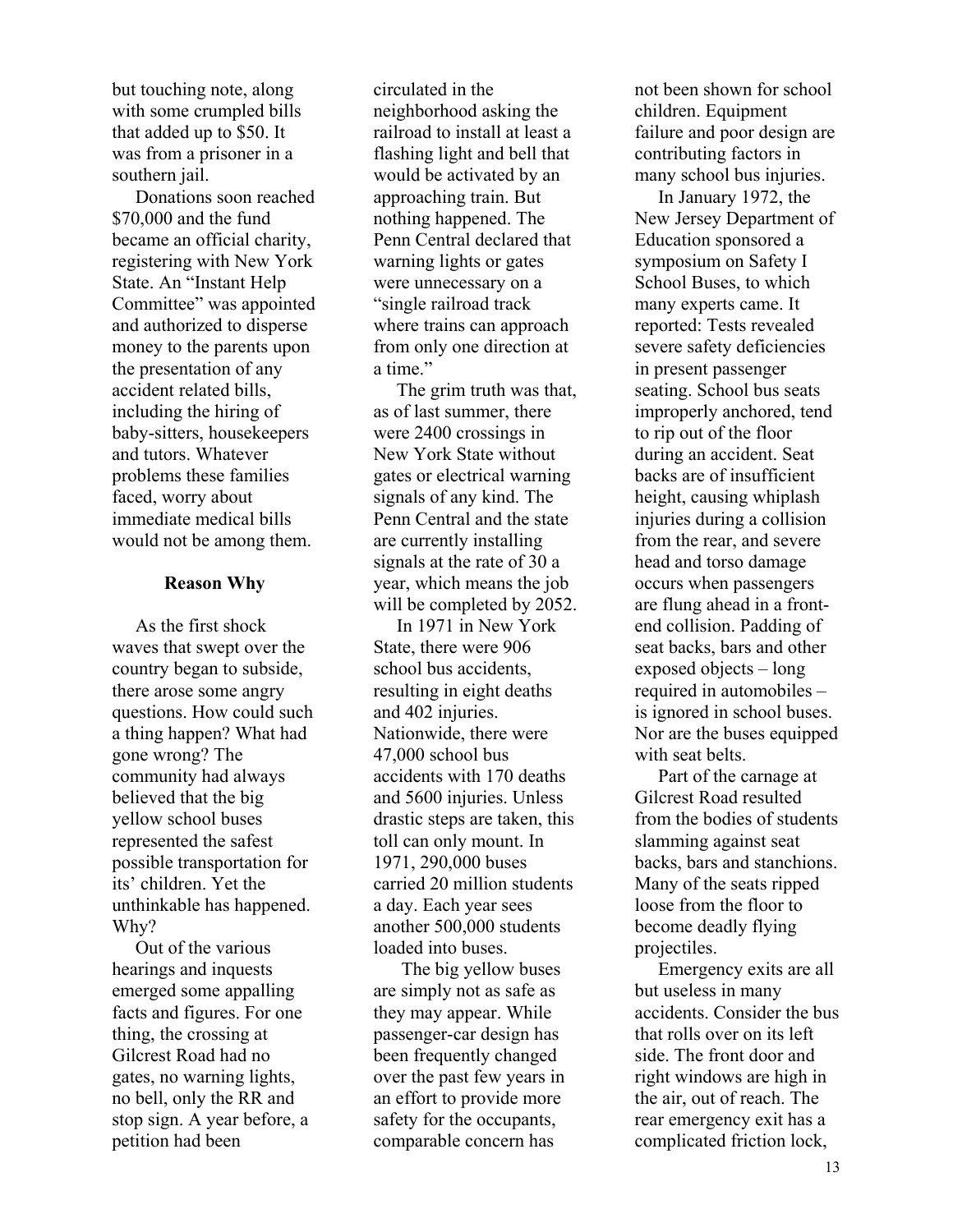is heavy and must be pushed up against the force of gravity. It is simply beyond the capacity of children to operate it. A solution would be to place an emergency escape hatch in the roof of the bus. This has not been done because there are no laws requiring it.

 The National Transportation Safety Board has issued a report critical of the structural defects in most school buses. For example, experts report that a school bus is held together by fewer rivets than a commercial bus of comparable size. In crashes the rivets give way, exposing sharp sheet metal edges that slash children. Such shortcuts in manufacturing are explained by the fact that automakers must contend with budget conscious school boards.

 Whatever the structural shortcomings of school buses, the sad fact is that half or more of these accidents could have been prevented by the driver. A 1972 Indiana study revealed that in 495 accidents, the drivers were at fault in  $240 - or 48%$ . A 1972 Nebraska study concluded that 66 % of that state's bus accidents could have been avoided by alert, healthy, trained drivers.

 Since the driver's job is usually part-time and pays poorly, most of the drivers

are moonlighting. Many of them are full-time policemen or firemen. In some states, men and women as old as 70, with heart conditions, impaired eyesight or partial deafness, drive school buses.

 Even youngsters aged 17, statistically a dangerous age for motorists, are driving buses.

 Obviously, fatigue and the pressure of other jobs can make a driver accident-prone. But even without outside pressures, there are plenty of distractions inside the bus that can reduce driver efficiency – specifically, the problem of discipline. A bus provides the only period of the school day when there is no direct, full-time supervision of students, yet it is the most hazardous time of all. Each time a quarrel erupts, or even innocent horseplay, the driver's attention is distracted from the road. The New Jersey Department of Education symposium recommended providing trained driver's assistants "to safely cross these young children as they load and unload the bus, conduct evacuation drills, maintain discipline."

 Safety regulations are inconsistent. The Clarkston school district had busroute guidelines that prohibited travel over the dangerous Gilcrest Road crossing; neighboring

Nyack had no such rule. There are generally rules against standees in the bus, but in Nyack they were not strictly enforced. Special screening and licensing of bus drivers also is a "sometimes" thing. In May 1971 the New Jersey Division of Motor Vehicles found that 230 school-bus drivers had been given "Special Licenses" for their jobs without ever having possessed a regular driver's license. In Rockland County one driver was found to have a record of arrests for child molestation. Alcoholism occasionally surfaces; one driver kept a pint in the first-aid kit.

 Whatever rules are ultimately established, there must be enforcement. At present there exists but the vaguest sort of regulation, much of it left to the carriers themselves. The public often believes the buses are owned and operated by the schools. Frequently, as in the Nyack school district, this is not the case, for economic reasons. In Nyack, cost of the buses alone would have been \$331,000, so the district contracted for the service with a private carrier. The minimum requirement would therefore appear to be a stiff safety code for all carriers, enforced by state inspections.

**Recovery**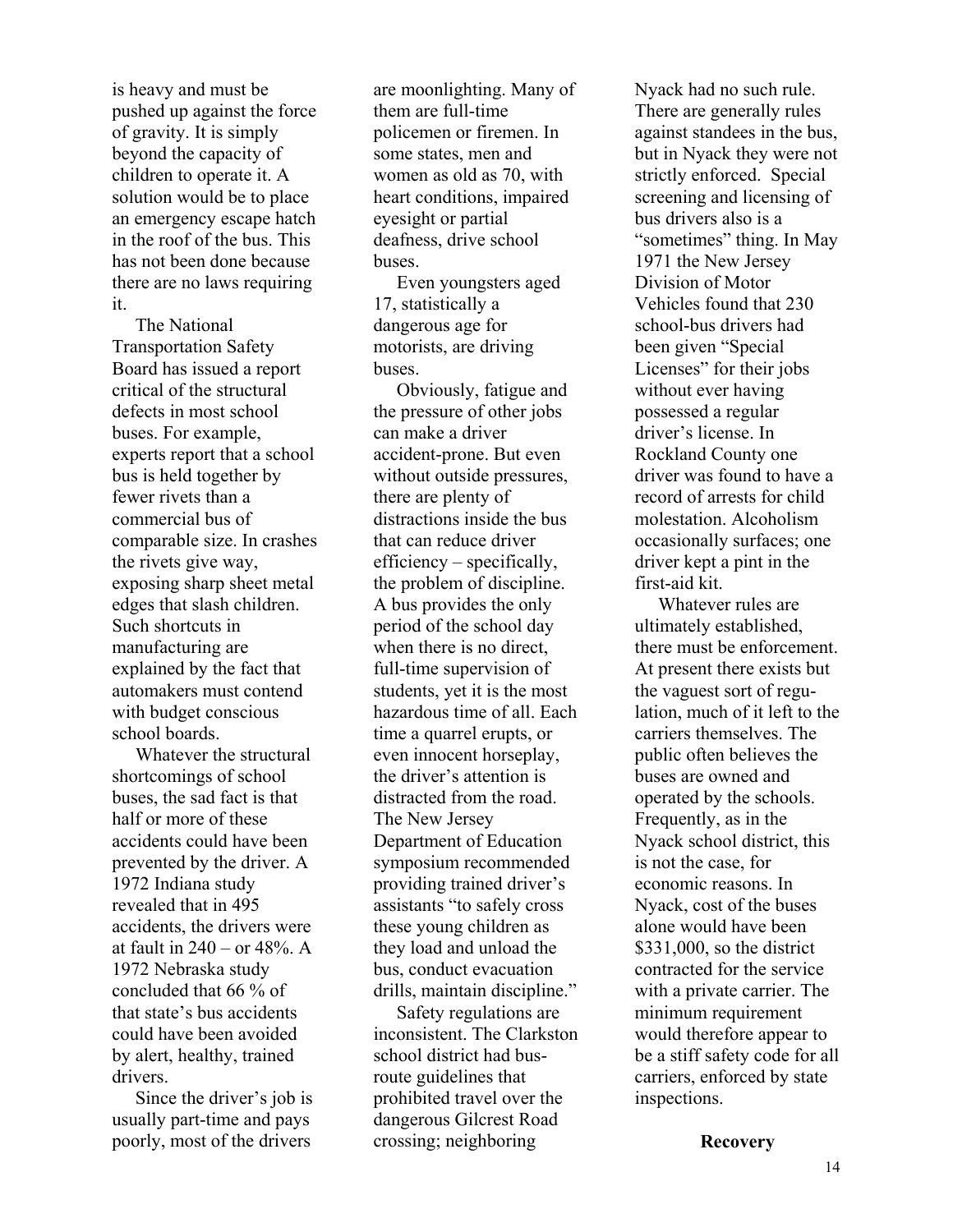Twenty-five days after the accident, on April 18, Joseph Larkin broke his self-imposed silence. In a petition served on the Rockland district attorney, he said, "No one is more sorry than I for the tragedy of March 24, 1972. It will be part of me for the rest of my life. But it was an accident, not a crime."

 Nonetheless, on April 27, Larkin was called before a carefully guarded grand jury sitting in the county courthouse in New City. Reporters and television crews gathered on the front steps to record his arrival, but he was smuggled into the building through a back door. He came out two hours later, his shoulders slumped, his face haggard.

 The following Wednesday, he was indicted on five counts of criminally negligent homicide – one for each of the five boys who died. It was the first time in New York State history that such indictments had resulted from a school-bus accident. "Criminally negligent homicide" means that the defendant's actions "constitute a gross deviation from the standard of care that a reasonable person would observe in the situation."

 The indictments charged that "he failed to stop said school bus at a distance not less than 15 feet nor more than 50 feet before such (railroad) crossing, that he failed to shift into low gear; that he failed to stop for a clearly marked stop sign, and failed to have the bus under proper and adequate control…that he failed to open the bus door to look and listen, as required by the rules; and as a result of which he drove said school bus upon said tracks into the path of a Penn Central freight train, which sounded an audible signal within 1000 feet as it approached the crossing with Gilcrest Road."

 Larkins' wife stood close beside him during the reading of the indictment. At the completion, she silently wept. Her husband was led away to be photographed and fingerprinted; then he was released on his own recognizance. By this time, 17 patients had been discharged from the hospital, and the remainder would be going home within the next 30 days. Among them was David Fleethan, Boy D, his leg still intact, and Barbara Trunz, the aspiring actress. Barbara won the female lead in the school play. A local newspaper critic wrote of her; "She has an impressive way of delivering a song. One factor that makes Miss Trunz' performance even more remarkable is that she performs on crutches. She moved with amazing grace."

 The heaviest burden of recovery fell on the amputees. To lose a leg – at the youthful age of proms, athletics and budding romance – was a cruel blow.

 One afternoon, shortly before she was to be discharged, amputee Joan Ferrara had a visitor – a stranger, an attractive young woman not much older than herself- who simply walked in and announced that she was a friend of Dr. Leahey, the doctor overseeing Joan's case. She sat down and began to chat.

 Did she stare at the bed sheet, poked up by the one foot underneath, but smooth and flat where the other one should have been? Joan was convinced that she did, convinced that everyone who entered her room did so.

 In return, Joan stared back with bitterness and envy at the visitor's two shapely legs, and thought, *Easy enough for her to be animated and happy; she is not half a woman. But* these dark thoughts were interrupted by an unbelievable scene. The visitor suddenly reached up under her skirt, unsnapped a couple of buckles and removed her right leg. Then she reached up a second time and removed her left leg. She, too, had been involved in a train accident, and she had lost both legs, just below the knees.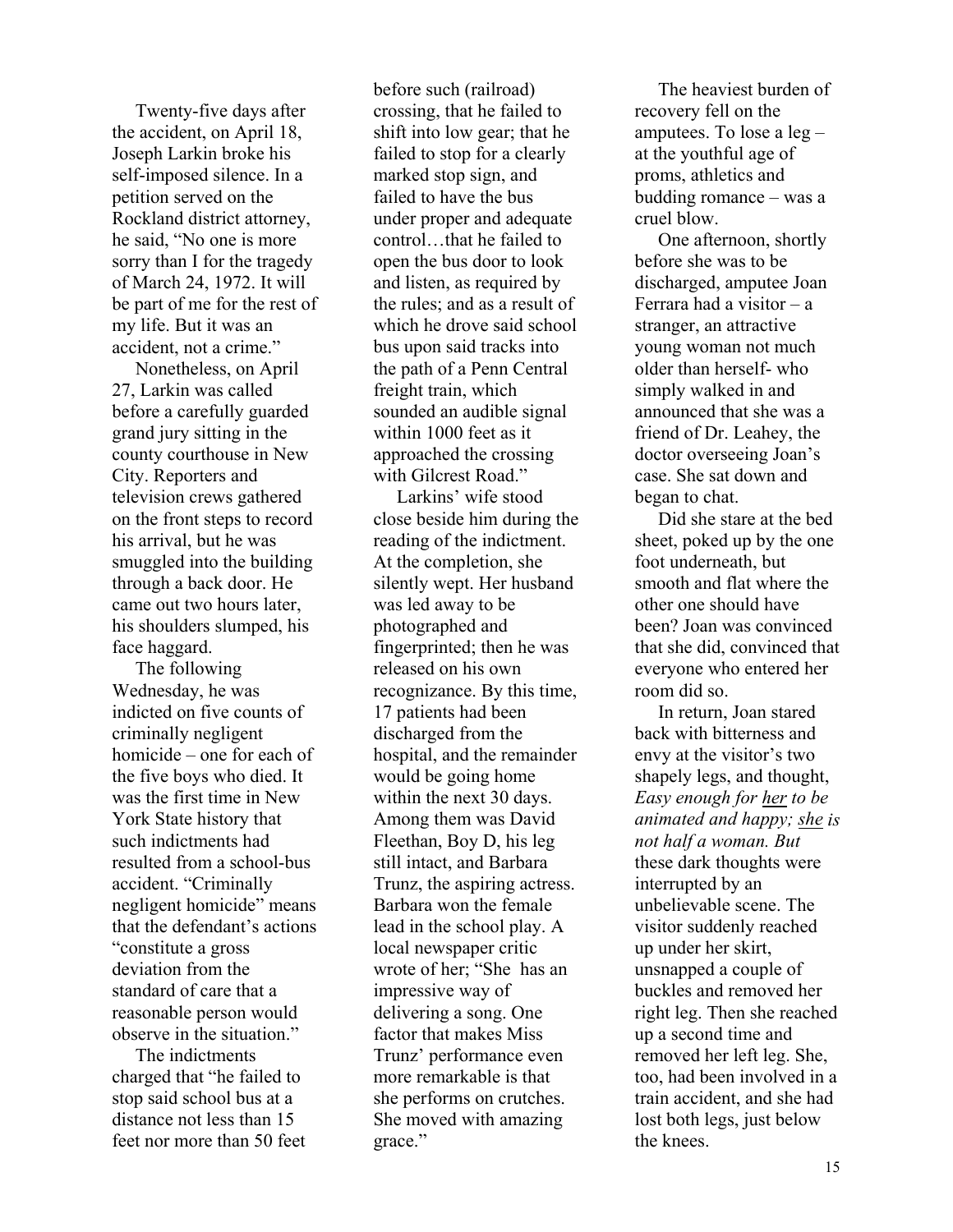She matter-of-factly described how the artificial legs worked. They were made of a new plastic material, soft to the touch. They slipped on over the stumps like a stocking, and attached to a sort of garter belt. They looked completely natural. After the visitor had put them back on, Joan found it difficult to believe what she had seen.

 Before leaving, the young woman took Joan's hand in hers and said, "I'm getting married in June. Would you come to my wedding?"

## **Most Precious Possession**

 No matter what disaster befalls a community, there are still the unchanging rituals that mark the passage of time. In Nyack, on the evening of June 24, it was the hour for graduation. At eight o'clock, family groups began arriving at the school's football field, and by 8:30 the stands were full.

 At the 50-yard line was a row of chairs for faculty, honored guests and student leaders. Centered was a podium, and on the left a cluster of music stands for the school orchestra. Behind was an eight-foot backdrop made of evergreen branches. The floodlights were focused here, leaving the goalposts distant and shadowy. Across the street to the

west, was the hospital, its lighted windows partly obscured by the trees that line Midland Avenue, but its presence strongly felt.

 The class of 1972 emerged from the school, and in procession moved across the field to occupy the 235 chairs awaiting them. The boys wore black gowns and mortarboards, the girls, white. "At last," muttered one parent, "you can tell the boys from the girls."

 When it came time for the presentation of diplomas, the students walked up to the podium in alphabetical order. First was Steven Abernathy, the last would be Nazira Zada. Halfway through were the M's, and as the names sounded, a hush settled on the stands. Finally, the words, "Richard Macaylo, with honor." Applause erupted on all sides, and continued steadily while a friend of the dead youth came forward to receive the diploma for the family.

At  $10.30$  the ceremonies ended and the stands emptied onto the field, where each graduate attracted a cluster of relatives. But these many islands were not isolated from each other; they were linked by the shared experience of tragedy. The young people had known loss, but also something gained – a discovery of their own human concern for each other. And in this they had found themselves

buttressed by the adults of Nyack and the surrounding villages. The generation gap had dramatically narrowed, for they discovered they were loved.

 After the congratulations, the handshakes and kisses, the groups slowly dissolved, some of them off to attend parties, others to return home. Soon the field, the goalposts, the stands and the assembled chairs were only shadows in the bright lights of the hospital across the way.

 Three months later, on September 16, another ceremony took place; the dedication of a new children's park half a mile up the road from the railroad crossing. A bronze tablet embedded in a large stone was to be unveiled, and the audience included most of the surviving crash victims and their families. Some were still wearing casts, a few were on crutches, and one was in a wheelchair.

 At the far edge of the crowd, a man and his wife stood quietly, withdrawn. The man was Joseph Larkin, the bus driver. Though his arrival had not been noticed, an awareness of his presence soon ran through the crowd. A few glanced in his direction, then quickly looked away. No one reached out to comfort him; it was perhaps too much to expect of these grieving parents.